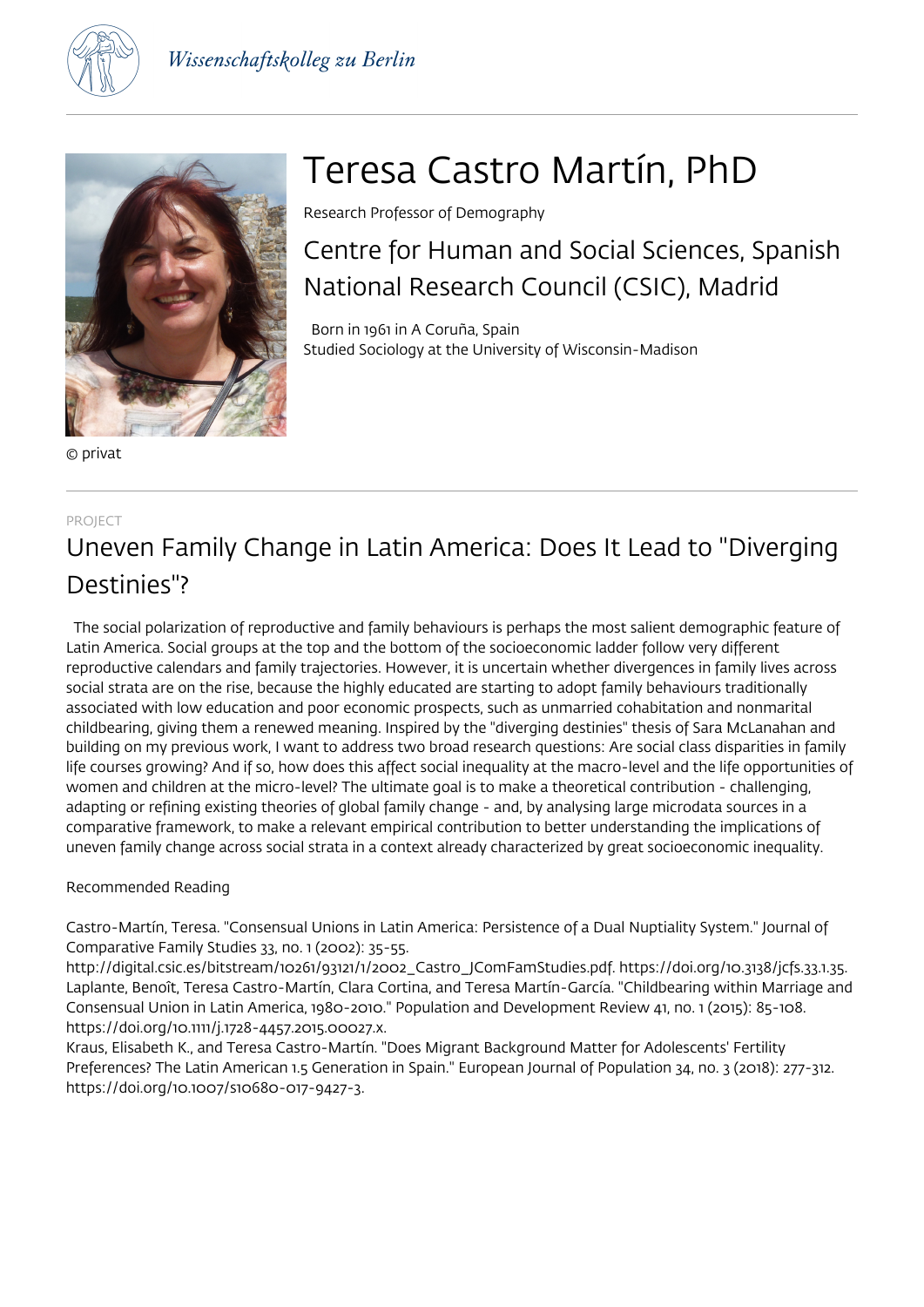## Families in Plural. The Latin American Social Class Divide in Family Lives

 In my presentation, I will apply Sofía's magical inverted triangle (from more to less general): What is a family? What is the scope of family demography? What are the singularities of Latin American family trends?

Despite May '68 slogans presaging the imminent demise of the family, families – defined as a community of responsibility and care – are still around. In different shapes and sizes, families still function as a team for love, socialization, conflict negotiation, social mobility booster (or trap), and the ultimate safety net. Family relationships occupy an ever-shrinking but still quite important space in our lives. I will discuss briefly what we recognize (or not) as a family, and how the meanings attached to it vary across time, space, social class, cultural background, and legal regimes.

Family Demography as a science had to adapt to the increasing diversity and complexity of family experiences and trajectories. In contrast to the recent past (e.g. the 1980s), it currently focuses less on size and composition and more on internal relationships between family members, less on household types and more on care networks beyond the nuclear family, less on structure and more on dynamics. For instance, following a divorce or separation, the current view is that the family transforms – becoming more complex and "branched"– rather than terminating.

Family demography is also committed to conducting research that informs policy decisions. In the current global scenario, in which reproductive rights are being curtailed in many countries – because of the prevailing doomsday narrative about low fertility and because of religious and extreme-right political agendas – and in which most think tanks focusing on "the family" (vs. families) are extremely conservative, scientific demographic evidence and insights need to inform the public debate.

Last but not least, I will present major family trends in Latin America and the Caribbean (LAC), highlighting the singularities that distinguish family trends in LAC from those in other regions of the world and discussing the contextual factors underlying these singularities. I will highlight the persistence of an early pattern of family formation – despite considerable educational expansion and emerging sub-replacement fertility; the "bottom-up" diffusion of nonmarital cohabitation from poorly to highly educated social groups; the high prevalence of single motherhood and father absence; the role of the extended family, particularly in transnational families; and the pronounced disparities in family lives along social class and racial/ethnic lines. Pervasive socioeconomic inequality, high levels of informality in the labor market, weak and fragmented social protection systems, and slow progress toward gender equality are among the contextual factors that shape the diversity and singularities of Latin American families.